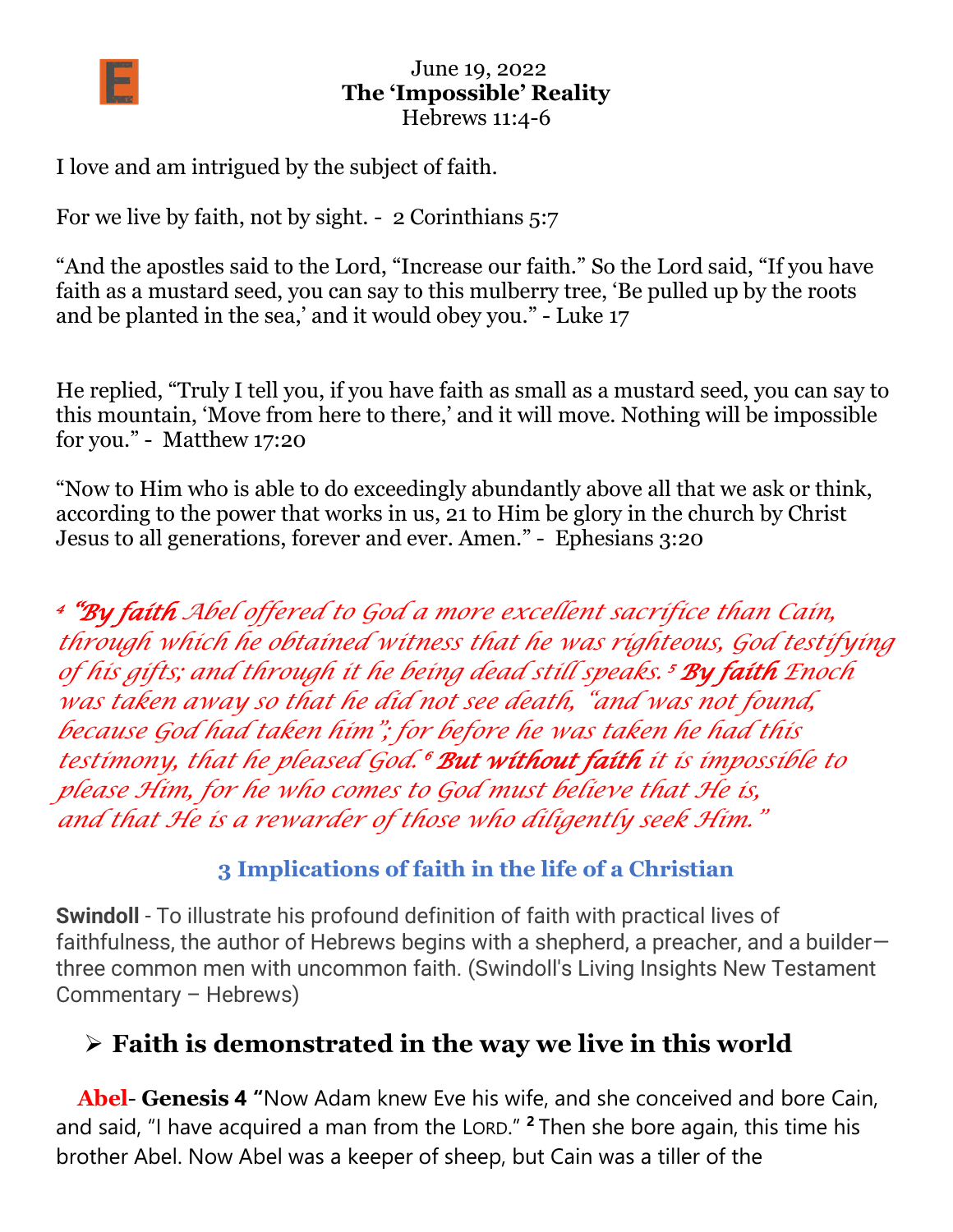ground. **<sup>3</sup>** And in the process of time it came to pass that Cain brought an offering of the fruit of the ground to the LORD. **<sup>4</sup>** Abel also brought of the firstborn of his flock and of their fat. And the LORD respected Abel and his offering, **<sup>5</sup>** but He did not respect Cain and his offering. And Cain was very angry, and his countenance fell."

#### • **We all have a testimony and we all build reputations as we live life.**

Scholars have suggested a number of reasons why Abel's sacrifice was better than Cain's: "Abel's sacrifice was living, whereas Cain's was lifeless; it was stronger, Cain's weaker; it grew spontaneously, Cain's by human ingenuity; it involved blood, Cain's did not" (Leon Morris, Expositor's Bible Commentary, ed. by Frank Gaebelein [Zondervan], 12:115, summarizing F. F. Bruce).

Though Abel is dead, yet "by it" (the sacrifice) he yet speaks, telling to all that live after, that salvation is through sacrificial blood. In [Hebrews](https://biblia.com/bible/nasb95/Heb%2012.24) 12:24, the statement is made that Jesus' blood speaks better things than the blood of Abel. It is not Abel's own blood which is in view here, but the blood of the offering Abel presented to God. This is shown by the historical background and analysis of the epistle, the argument of which is that "The New Testament in Jesus' blood is superior to and takes the place of the First Testament in animal blood." The blood of Abel's offering spoke symbolically of a Sacrifice for sin that God would one day offer. But Jesus' blood is the actual sacrifice, and speaks of the salvation which He procured for us on the Cross. It was the blood offering which Abel presented to God through which he was declared righteous. This is in accord with Pauline doctrine where the great apostle speaks of "being now justified by his blood"

**Faith** is *believing* that God will keep His promises, *despite* circumstances that seem to be to the contrary! **True faith that saves one's soul** includes at least three main elements - (1) firm persuasion or firm conviction, (2) a surrender to that truth and (3) a conduct emanating from that surrender. In sum, faith shows itself genuine by a changed life.

**Abel** taught the need of approaching the Lord with **sacrifice**, the need of atonement by blood. He laid the lamb upon the altar and sealed his testimony with his own blood. Atonement is so precious a truth that to die for its defense is a worthy deed, and from the very first it is a doctrine that has secured its martyrs, who being dead yet speak.

In the Old Testament sacrificial system, every sacrifice was to provide a **fragrant aroma** and be **acceptable** to God. Only if the individual offered it up with the correct heart attitude would it be pleasing to God. And so we read that after the flood and their arrival on dry land…

Then Noah built an altar to the LORD, and took of every clean animal and of every clean bird and offered burnt offerings on the altar and the LORD **smelled the soothing aroma**; and the LORD said to Himself, "I will never again curse the ground on account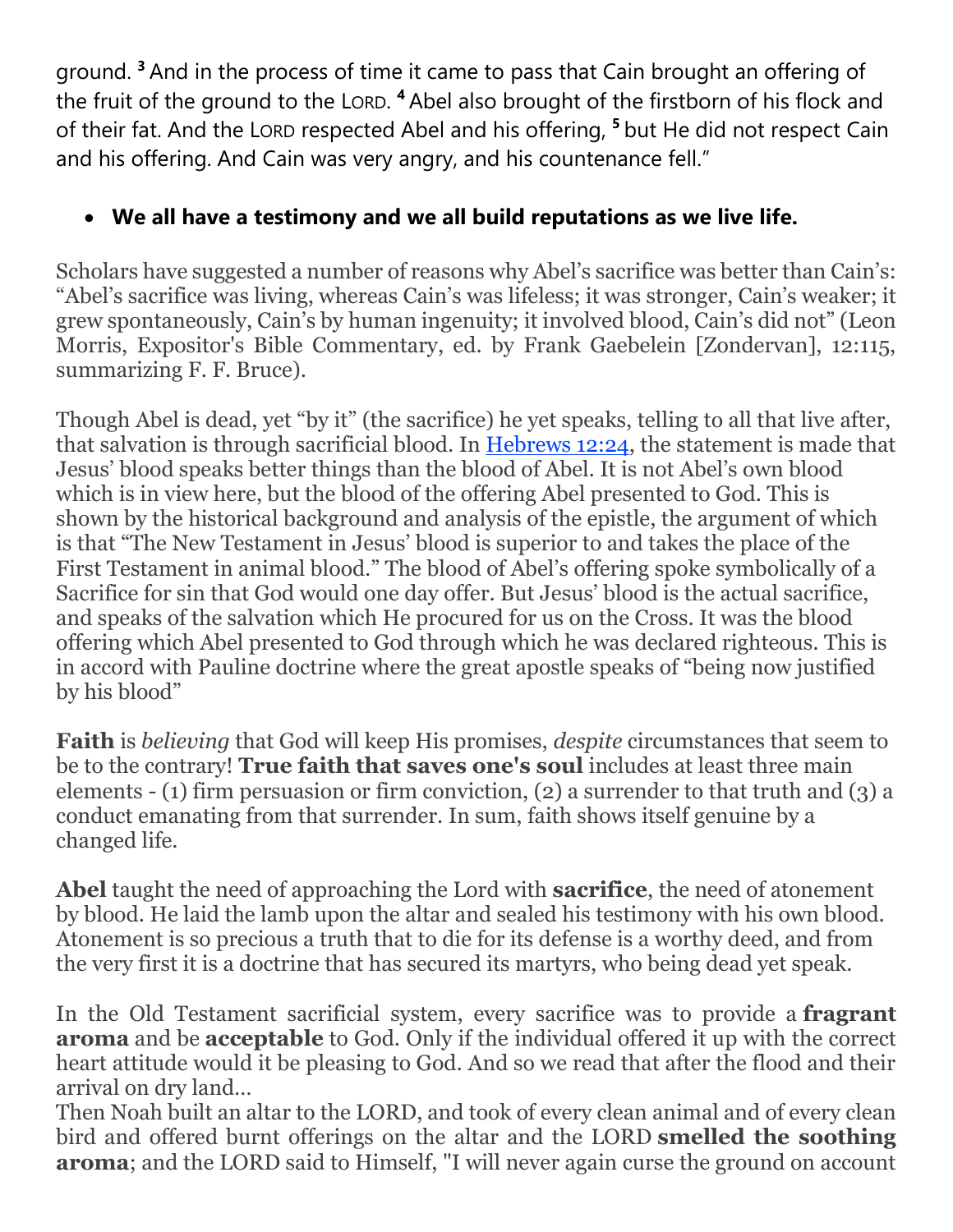of man, for the intent of man's heart is evil from his youth; and I will never again destroy every living thing, as I have done." [\(Genesis 8:20-21\)](https://biblia.com/bible/nasb95/Gen%208.20-21) (compare [Leviticus](https://biblia.com/bible/nasb95/Lev%201.9) 1:9[,13](https://biblia.com/bible/nasb95/Lev%201.13)[,17\)](https://biblia.com/bible/nasb95/Lev%201.17).

For this is the message which you have heard from the beginning, that we should love one another; not as **Cain**, who was of the evil one and slew **his** brother. And for what reason did he slay him? Because **his** deeds were evil, and **his** brother's were righteous. (1 [John 3:11,](https://biblia.com/bible/nasb95/1%20John%203.11) [12\)](https://biblia.com/bible/nasb95/1Jn%203.12)

**Enoch Genesis 5 <sup>21</sup>** Enoch lived sixty-five years, and begot Methuselah. **<sup>22</sup>**After he begot Methuselah, Enoch walked with God three hundred years, and had sons and daughters. **<sup>23</sup>** So all the days of Enoch were three hundred and sixty-five years. **<sup>24</sup>**And Enoch walked with God; and he *was* not, for God took him.

**Jude** <sup>14</sup> Now Enoch, the seventh from Adam, prophesied about these men also, saying, "Behold, the Lord comes with ten thousands of His saints, **<sup>15</sup>** to execute judgment on all, to convict all who are ungodly among them of all their ungodly deeds which they have committed in an ungodly way, and of all the harsh things which ungodly sinners have spoken against Him."

**Spurgeon** - Then came Enoch, whose life went beyond the reception and confession of the atonement, for he set before men the great truth of communion with God. He displayed in his life the relation of the believer to the Most High, and showed how near the living God condescends to be to His own children.

Enoch "Walked With God"

He "walked with God!" Could grander words be written? Not much of what he thought or said is told; Not where or what he wrought is even mentioned; He "walked with God"—brief words of fadeless gold!

How many souls were succored on his journey— Helped by his words, or prayers, we may not know; Still, this we read—words of excelling grandeur— He "walked with God," while yet he walked below.

And, after years, long years, of such blest walking, One day he walked, then was not, God said "Come! Come from the scene of weary sin-stained sadness! Come to the fuller fellowship of home!"

Such be the tribute of thy pilgrim journey When life's last mile thy feet hath bravely trod— When thou hast gone to all that there awaits thee,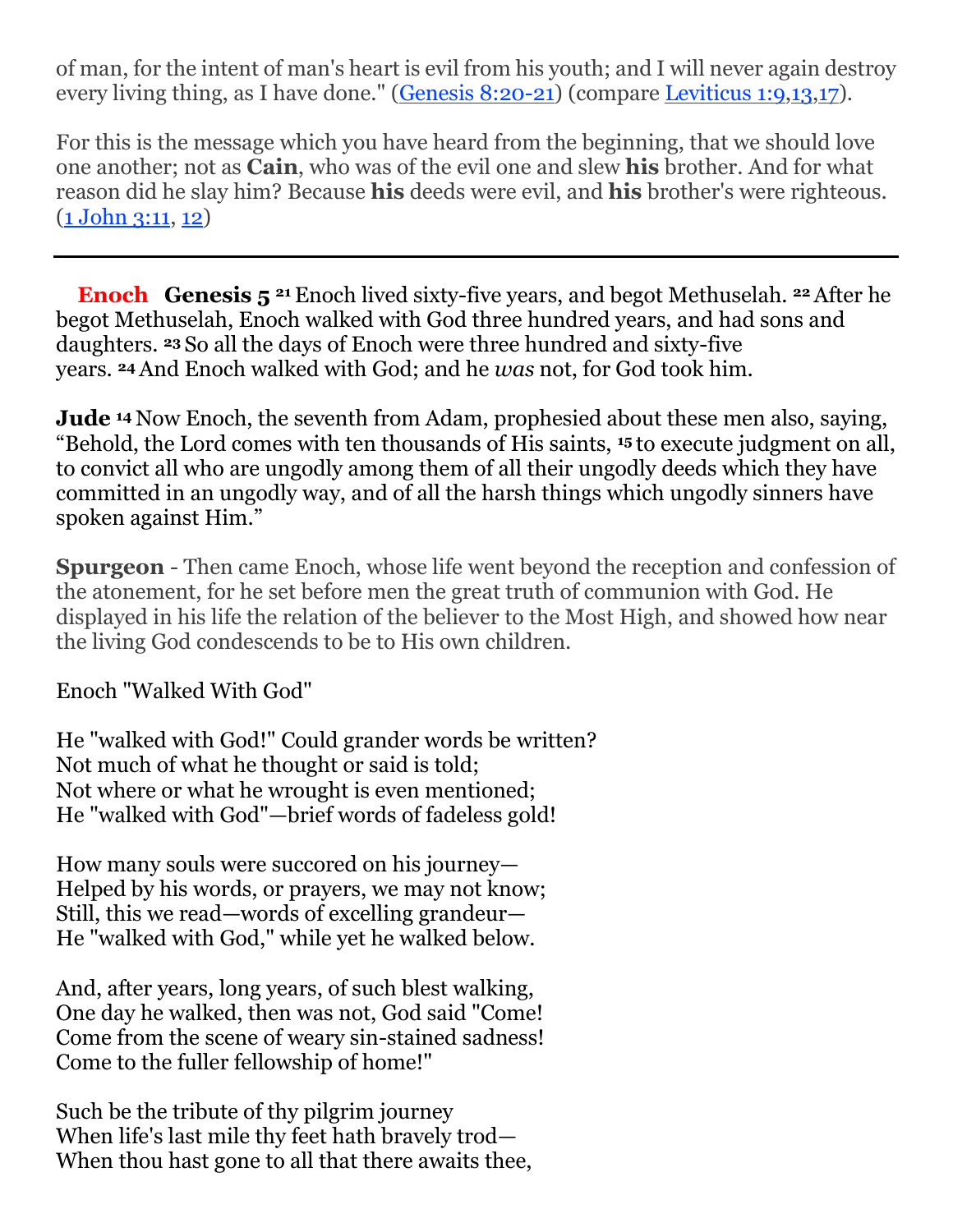This simple epitaph—"He walked with God!" (Ge 5:24) —Poems for Sunshine and Shadow (Encyclopedia of 15,000 Illustrations)

#### **Faith brings a person through all of life. Every day, every circumstance.**

2 Timothy 3:10-15 "But you have carefully followed my doctrine, manner of life, purpose, faith, longsuffering, love, perseverance, persecutions, afflictions, which happened to me at Antioch, at Iconium, at Lystra—what persecutions I endured. And out of them all the Lord delivered me. Yes, and all who desire to live godly in Christ Jesus will suffer persecution. But evil men and impostors will grow worse and worse, deceiving and being deceived. But you must continue in the things which you have learned and been assured of, knowing from whom you have learned them, and that from childhood you have known the Holy Scriptures, which are able to make you wise for salvation through faith which is in Christ Jesus".

# ➢ **Without faith it is impossible to please God**

These are the days for an earthshaking, mountain-moving, devil-defying faith in Almighty God. And, as to the degree that we trust this great God, God is pleased and God will bless us.

The first two examples of faith were men who pleased God!

# ➢ **Faith is demonstrated by what we believe**

**Adrian Rogers** - How are we going to have this kind of faith—

**A. Make a Full Surrender to God B. Saturate Your Soul with the Word of God C. Pray**

**D.Use the Faith That You Already Have**

**E. Keep Your Eyes upon Christ**

# **He is**

"Genuine faith does not simply believe that a divine being exists [\(James 2:19\)](https://biblia.com/bible/nasb95/James%202.19), but that the God of Scripture is the only real and true God Who exists."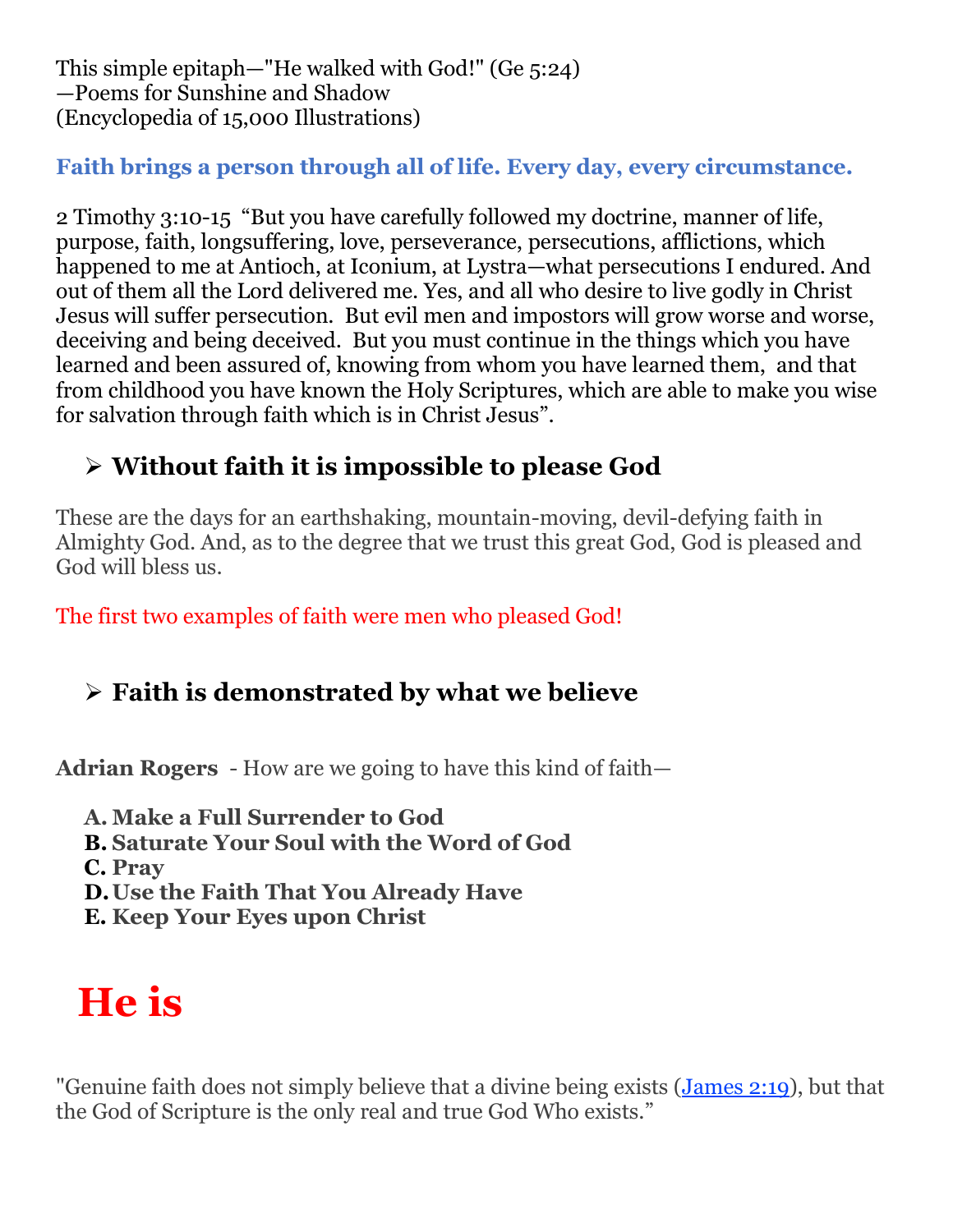To believe that "God is" is to exercise faith upon Him as such a Being as His Word declares Him to be: supreme sovereign, indescribably holy, almighty, inflexibly just, yet abounding in mercy and grace toward poor sinners through Christ.

#### **What does this look like in our lives?**

- Confidence in who we are in Christ **accepted, with access**
- A desire to live in His purpose for our lives **His plan not ours**
- The way we treat others "It is relatively easy to honor people we deem worthy of honor. This may be a beloved public figure or faith leader, or it can be as intimate as a parent, sibling, or spouse. We tie their worthiness of honor to their beliefs, accomplishments, or intimate proximity. Yet, and this is key, how do we honor the humanity of those with whom we profoundly disagree, or those who have wounded and betrayed our confidence and trust? Honor in these cases does not mean we ignore or dismiss the disagreements or betrayals. However, as forgiven and reconciled sinners, we too must view others through this lens, refusing to say that any person is fully defined by their faults, but is instead a human being made in God's image, and therefore worthy of honor and a belief that even their greatest shortcomings can be healed and transformed by the all-consuming fire of God."
- The place of fear in our lives

Ill.

Strength and dignity are her clothing, and she laughs at the time to come.- ESV

Proverbs 31-She is clothed with strength and dignity, and she laughs without fear of the future. NLT

# **He is a rewarder of them that diligently seek Him**

**Diligently**- to search out, i.e. (figuratively)investigate, crave, demand, (by Hebraism) worship

**Rewarder** (**misthapodotes** from **[misthos](https://www.preceptaustin.org/2_peter_215-16#wages)** = reward + **apodídomi** = render, cp **[misthapodosia](https://www.preceptaustin.org/hebrews_1123-26#re)**) is the only NT example of this word which means "recompenser." It means properly, someone "paying what is due; a rewarder" (Abbott-Smith); a